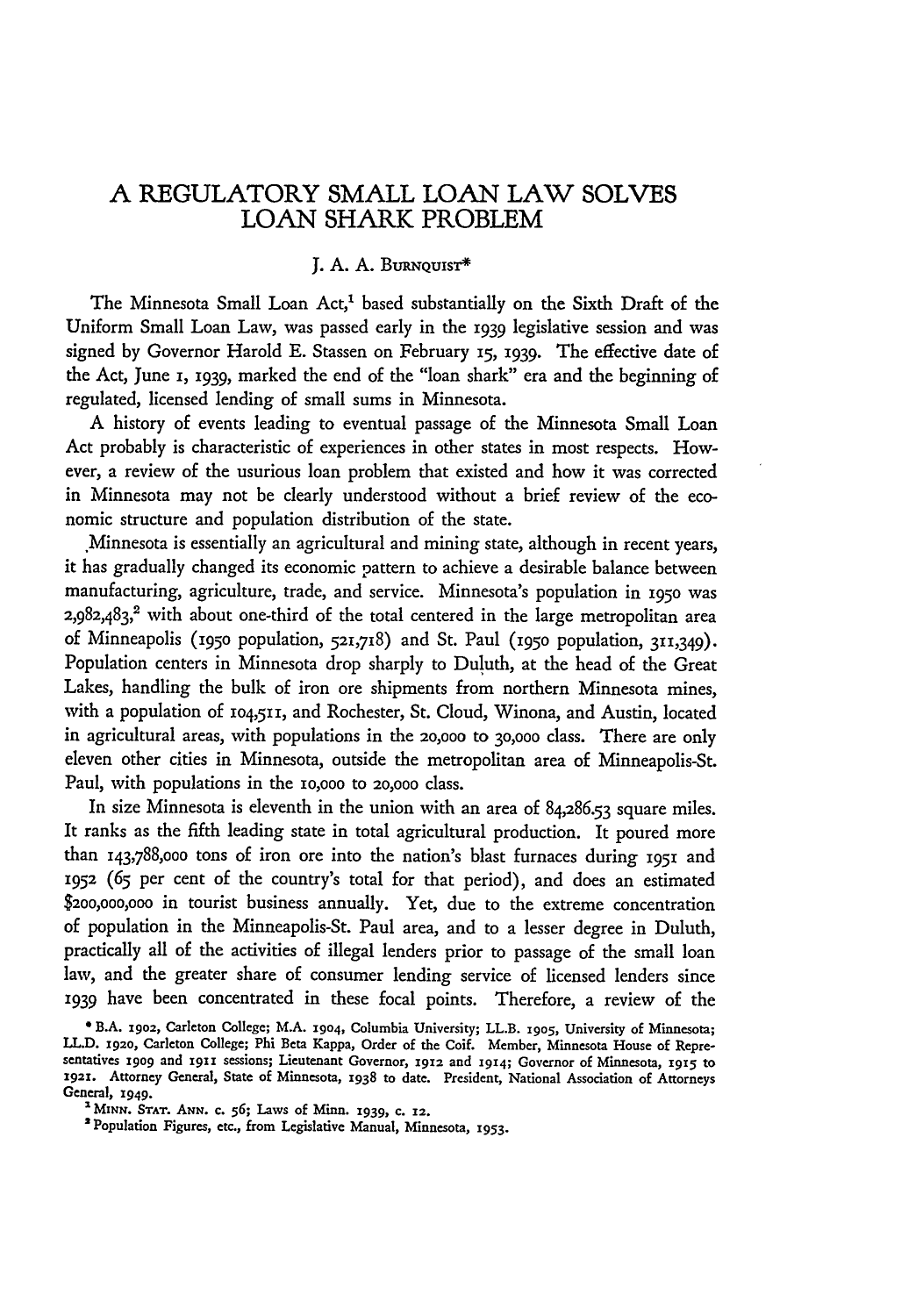usurious loan situation in Minnesota previous to passage of the Small Loan Act and the activity towards final enactment will necessarily relate to conditions in the large, industrial area of Minneapolis-St. Paul. The problem, though primarily local in nature, was to be resolved only by passage of a general law.

## **REcOGNITION OF USURIOUS LOAN SITUATION AND EARLY** EFFORTS **TO PASS SMALL LOAN** LEGISLATION

For the purposes of this paper, action taken by the legislature in 1923 will be considered as the first serious effort to correct the evils of high rate lending of small sums in Minnesota by effective legislation. During the 1923 session, sixteen years prior to eventual passage of a small loan law, the House passed a bill modeled after the then current draft of the Uniform Small Loan Law. However, a companion measure met defeat in the Senate.

The inadequacy of legislation in Minnesota governing loans to consumers in 1923 is apparent upon review of the laws on interest existing at that time. The general maximum contract rate of interest was reduced from io per cent per annum to 8 per cent per annum by amendments passed in 1923.? The penalty for contracting for or taking a larger interest return is forfeiture of both the principal and the interest. In such cases an appropriate civil suit may be brought by the borrower to cancel the entire obligation. The only exception to this maximum interest rate in 1923 was the statute relating to so-called "salary loans" and "chattel mortgage loans."<sup>4</sup> Under this exception, loans up to \$2oo in amount could be made by licensed corporations at a maximum of I per cent per month, or **12** per cent per annum, with the addition of certain fixed charges restricted to loans secured by chattel mortgages, and varying with the amount of the loan. An act relating to the formation, of credit unions authorized to loan to members at I per cent per month was passed in **x925.'** A Morris Plan bank was established in Minneapolis in **1917** and one or two other industrial lenders operating on the "Morris Plan" at that time did not have exact legal status until the enactment in 1933 of the law relating to Industrial Loan and Thrift Companies.<sup>6</sup> Only a few semi-philanthropic lenders were licensed under the i-per-cent-per-month-\$2oo-maximum-salary-and-chattel-mortgage loan provision and practically all small loans to wage earners in Minnesota were made by unlicensed lenders.

Again, in **1927,** a bill based substantially on the Uniform Small Loan Law draft was introduced in both the House and Senate. The House bill first was defeated after hearings by the Welfare Committee, but on reconsideration it was recommended to pass by that committee. The companion measure was defeated in the Senate. However, the gravity of the situation and widespread interest prompted the

a **MINN. STAT. ANN. C.** 334; **MINN. STAT. ANN. §334.01,** amended by Laws of Minn. **1927, c. 70.**

<sup>&#</sup>x27;Salary loans and chattel mortgage loans were regulated by Laws **1913, C.** 439, **§ §** and 2, as amended by Laws **19T5, C. 117, §1.** Those sections were repeal'd by a provision of the Minnesota Small Loan Act, Laws **1939, C.** 12.

**MiNN. STr&r.** *AN-.* **C. 52:** Laws of Minn. **1925, C.** 2o6. 0MiN. S'.'. **ANN.** c. **53,** Laws of Minn. **1933,** c. **246.**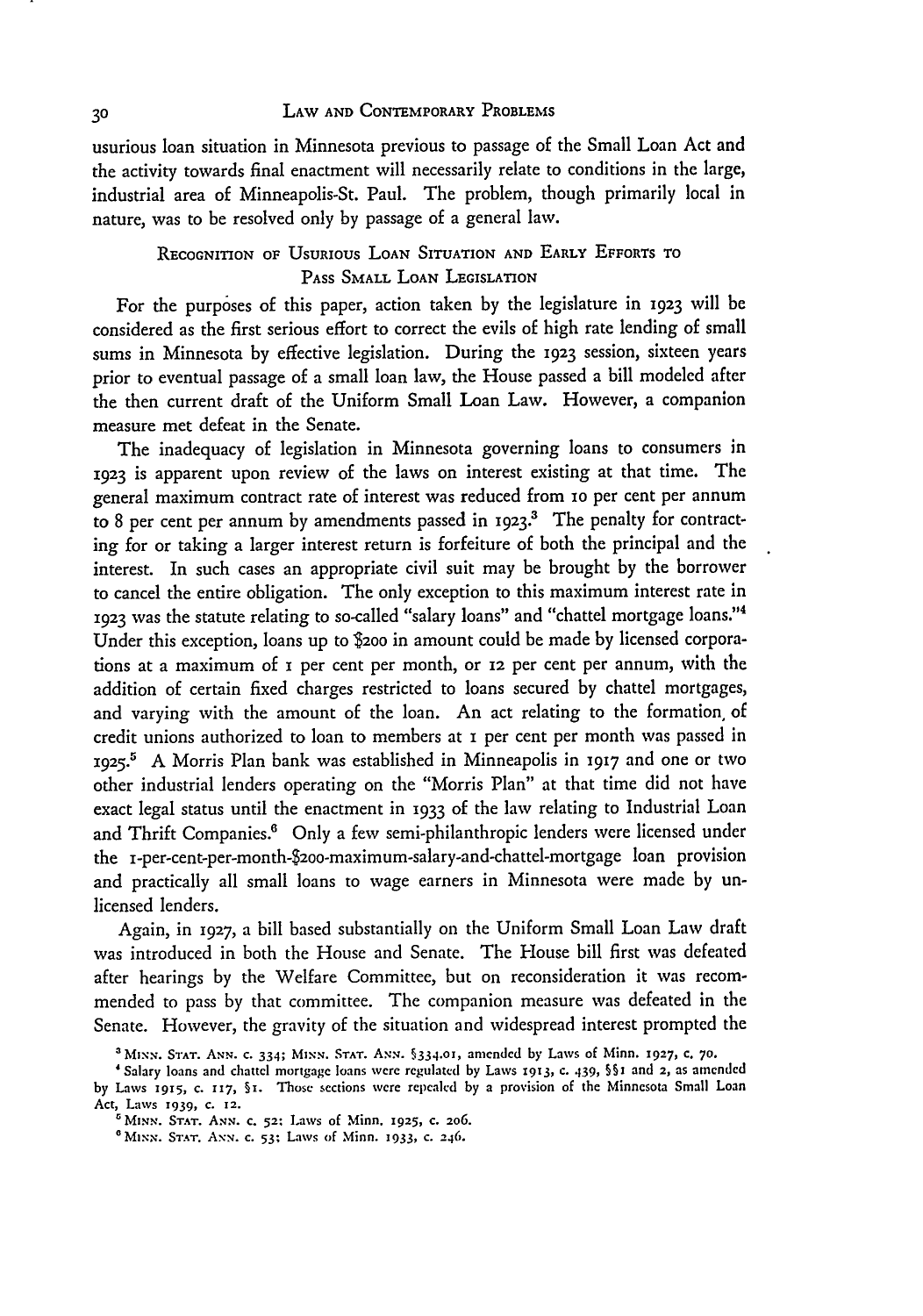#### **A** REGULATORY **SMALL** LOAN LAw **SOLVES** LOAN SHARK PROBLEM

appointment of an interim committee in the House to make a study of small loan legislation. This committee made a thorough investigation of conditions in Minnesota and interviewed public officials and welfare leaders in Illinois, Indiana, Pennsylvania, New Jersey, New York, Connecticut, and Massachusetts to determine the effectiveness of small loan legislation in those states. The report of the Interim Committee to the 1929 Legislature<sup>7</sup> contained details as to the method of investigation, its findings, and recommendations for legislation. Although the **1929** Legislature failed to pass small loan legislation as recommended, the findings of the Interim Committee did acknowledge the evils of loan shark activities and the merits of sound small loan legislation which were recognized later in Minnesota **by** passage of the Small Loan Law in 1939. **A** summary of the most significant findings follows:

That the general usury laws of this state and of other states are such as to render **it** impossible for the average borrower to obtain money at a rate of interest within the limit fixed **by** law.

That the necessitous borrower, unable to borrow at banks or elsewhere at legal rates, will and does borrow from other sources at higher rates.

That to meet the needs of this large class of borrowers who cannot obtain money at legal rates of interest the loan shark has appeared, supplying the need, but at unreasonable and extortionate rates of interest.

That in the large industrial centers of Minnesota, as in similar centers of population in other states where effective legislation has not been enacted, loan sharks do a thriving business based upon rates of interest which range **from 120 to 400** per cent per annum and higher.

That the loan shark **by** threats and intimidation preys upon the weakness and igno**rance of** the borrower with whom he deals.

That laws such as the general usury law of this State are ineffective in curbing the loan shark evil, because they are arbitrary and unsound in principle in that they do not **make** proper allowance for the various types of loans, the difference in credit and security possessed **by** borrowers and the elements of expense involved in the making of loans.

That to legalize the lending of small sums of money at prescribed rates in excess of the general maximum interest rate, fair both to lender and borrower, with provision for State licensing, inspection and supervision of the lender, offers the only practical method of exterminating the loan shark.

That the legalization of a rate **of 3V2%** per month on loans of **\$3oo or less does not** interfere with or jeopardize the borrower who now is capable of obtaining a loan at **a** bank or elsewhere at banking rates of interest.

That legislation of the character embodied in the uniform law has received the approval and endorsement everywhere of organizations and individuals who have given the matter consideration.

As shown in the summary above, the problem and its solution were well laid out ten years prior to action taken. The findings were general in nature, but

<sup>7</sup> MABETH H. PAIGE, CHAIRMAN, R. J. QUINLIVAN, GUY C. DILLEY, AND J. R. SCHWEITZER, REPORT OF THE INTERIM COMMITTEE OF THE HOUSE OF REPRESENTATIVES, STATE OF MINNESOTA, ON SMALL LOAN **LEGISLATION (1929).**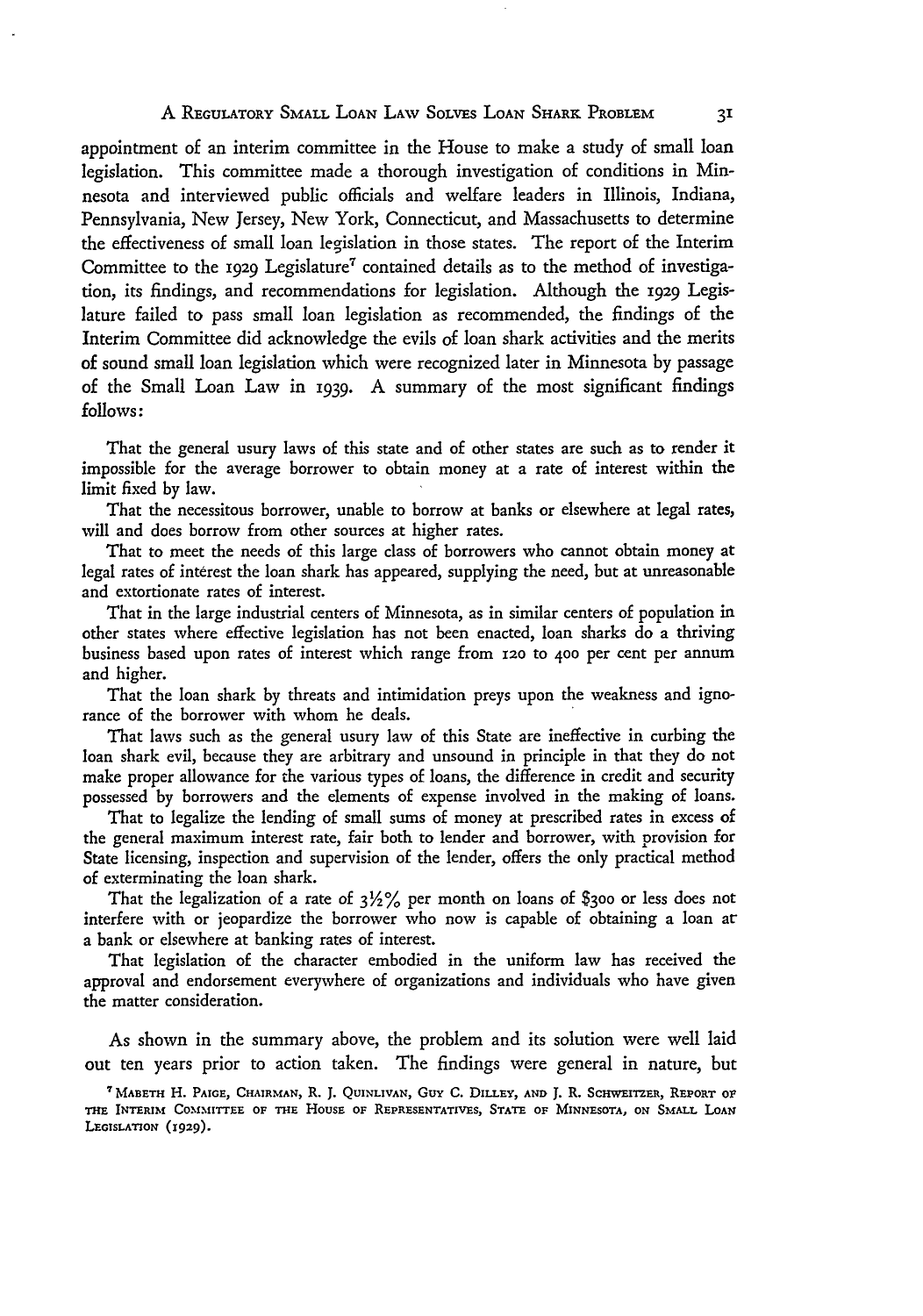specific cases, exposed in formal investigations subsequently made, proved their soundness and correctness.

Following the defeat of the small loan bill in 1929, sporadic bills to control small loans with varying degrees of support and effectiveness were introduced and lost in the legislative sessions through 1935.

# **INTENSIFIED .TXPOSURE OF USURIOUS LENDING ACTIVITY CULMINATING IN ENACTMENT** OF **SMALL LOAN LAw** IN 1939

By the **1937** session, the voice of public opinion was intense and determined against the activities of the loan sharks in Minnesota, particularly in the large metropolitan areas of Minneapolis and St. Paul. The Better Business Bureau of Minneapolis, the Minneapolis Legal Aid Society, Family Service of St. Paul, other public welfare agencies of both cities, as well as many other community organizations and leaders took an active interest in, and sought a solution to the cases of hardship and distress of harassed borrowers caused by the flagrant flaunting of the usury law by a multitude of "high rate" lenders. A national magazine, "Today," in the December *I6,* 1936 issue, carried an article by Marc A. Rose entitled, "Sharks in Minnesota."<sup>S</sup> Just prior to the opening of the 1937 legislative session, highlights of the article were printed in many of the leading newspapers in the state. The following quotes from the article summarize the situation and the general plan of the drive to correct **it:**

Loan sharks are tearing a \$5,000,000 chunk out of the annual income of the people of Minnesota and carrying most of it off to other states. The bulk of the money is taken from the wage and salary earners of the Twin Cities .**.**.More than zoo loan offices, good and bad, do business in Minneapolis and St. Paul. Many advertise extensively **...** The Twin Cities are determined to do something about it when the Minnesota Legislature meets in January. Social agencies, bankers, newspapers and other leaders of the community have tried before to wipe out the great bootleg loan business but they have failed ... Loan shark lobby has succeeded again and again to defeat the bill to regulate small loans. It was fairly easy to do **...** Smearing of motives was effective but the real difficulty has always been that Minnesota is predominantly a rural state despite her great cities ..**.**The lawmaker from the farming district simply could not see where the problem touched him, could hardly be made to see that it was important to anyone save **an** "improvident" and "no-account" fringe of city workmen. That is a wholly mistaken conception for more than half the borrowers who get into the toils of loan sharks **are** skilled workmen and white collar people **...** In the Twin Cities, **50,00o** are continuously in debt, paying \$5,ooo,ooo a year interest on **\$2,000,000** in outstanding loans. One of the largest offices is estimated at \$5oooo outstanding; the average office handles **\$20,000** capital . . . The money lender is not a useless parasite, he is most essential to societyvery fact he can collect **2400/** shows how desperately he is needed. Nobody submits to such a gouge if he can borrow money cheaply.

Although the campaign to pass small loan legislation was intensified in 1937, the bill was again defeated in the House.

Following the 1937 session, a direct effort was instituted by social agencies sup-

8Today, Dec. *19, 1936,* **p. 18.**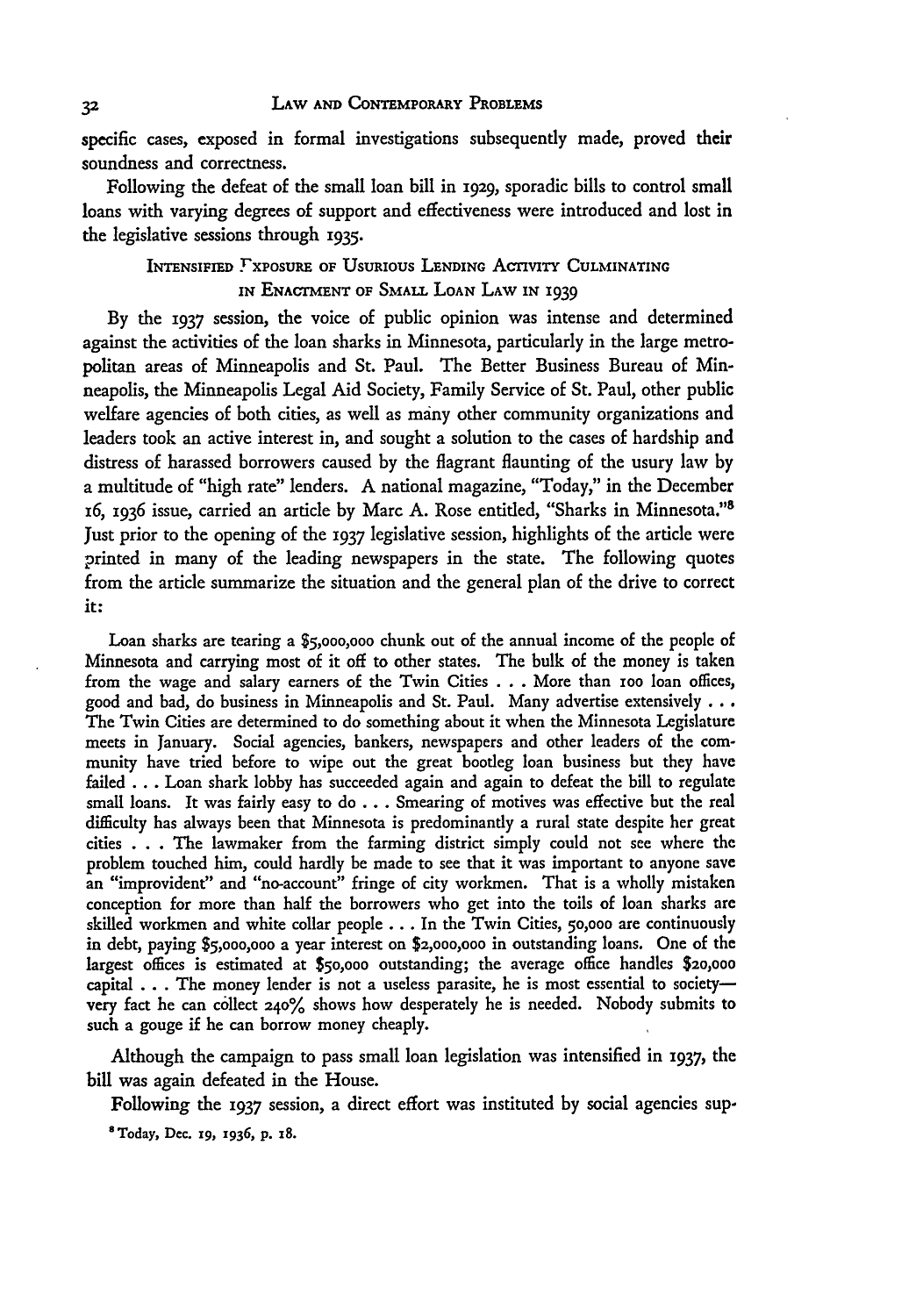porting passage of effective small loan legislation to secure specific information and statistics to show the magnitude of the problem as it actually existed in the Minneapolis area. Prior to 1937 there were comparatively few statistics available on the operations of usurious lenders within the State. An investigation conducted by the Minneapolis Legal Aid Society in 1937 and the data obtained by the Better Business Bureau of Minneapolis in preparing a special report on high rate loan companies provided the insight on the problem needed to rally public opinion in favor of small loan legislation. A study of typical cases of Minneapolis wage earners in Bankruptcy Court and their involvement with high rate lenders also contributed to the mass of evidence showing the need for control of lending small sums. The Hennepin County Bar Association had a committee actively studying and resolving cases of distress caused or aggravated by high rate lending tactics. A Citizens Committee composed of scores of leading citizens in Minneapolis also became active in the drive. In the fall of 1938, a series of actions were commenced by the state on relation of the county attorney of Hennepin County to enjoin several loan firms from conducting a small loan business in the city of Minneapolis in which usury was invariably exacted. These cases also served as a rallying point for supporters of control by legislation.

The results of the study made by the Legal Aid Society of Minneapolis, beginning in  $1937$ ,<sup>9</sup> disclosed that:

over a period of one year, a total of **307** loans made by **208** borrowers were carefully studied. It was found that there were in operation in Minneapolis alone, at least sixty different loan companies which could be established definitely and conclusively as companies which were engaged in the business of lending money at rates far in excess of all known legal maximums. The disparity in numbers alone between the legitimate lenders and these usurious lenders is significant. The average interest rate on these loans was found to be approximately 224 per cent per annum, with rates in single instances running in excess of i,ooo per cent. The average monthly income of borrowers from these companies was approximately **\$90** to \$roo. By far the greater proportion of borrowers were married persons with an average of two or three dependents, exclusive of husband or wife. Two hundred and seventeen of these loans were for periods of six months or less. The longest loan period recorded in the investigation was forty months, and the shortest-term loan, one of \$5 to be repaid in one week with **Si** interest. Of the amounts borrowed, **257** were loans **of \$50** or less, 58 being loans **of** *\$50* each, and coincidentally, 58 being loans of **\$25.** Only **21** loans were in excess of \$ioo.

The investigation of high rate loan companies in Minneapolis conducted by the Better Business Bureau covered a twelve month period from July 1, 1938. While it was not completed until after passage of the Small Loan Law, preliminary findings and many individual cases of distress caused by high rate lending activities were publicly exposed and effectively presented to the legislative committees in support of sound small loan legislation. As to the scope of the investigation by the Better Business Bureau:10

<sup>9</sup> Bachelder, The Small Loan Business Unregulated, 25 ANNALS 35, 36-37 (Sept. 1939).<br><sup>10</sup> SPECIAL REPORT ON INVESTIGATION OF HIGH RATE LOAN COMPANIES IN MINNEAPOLIS, JULY 1, 1938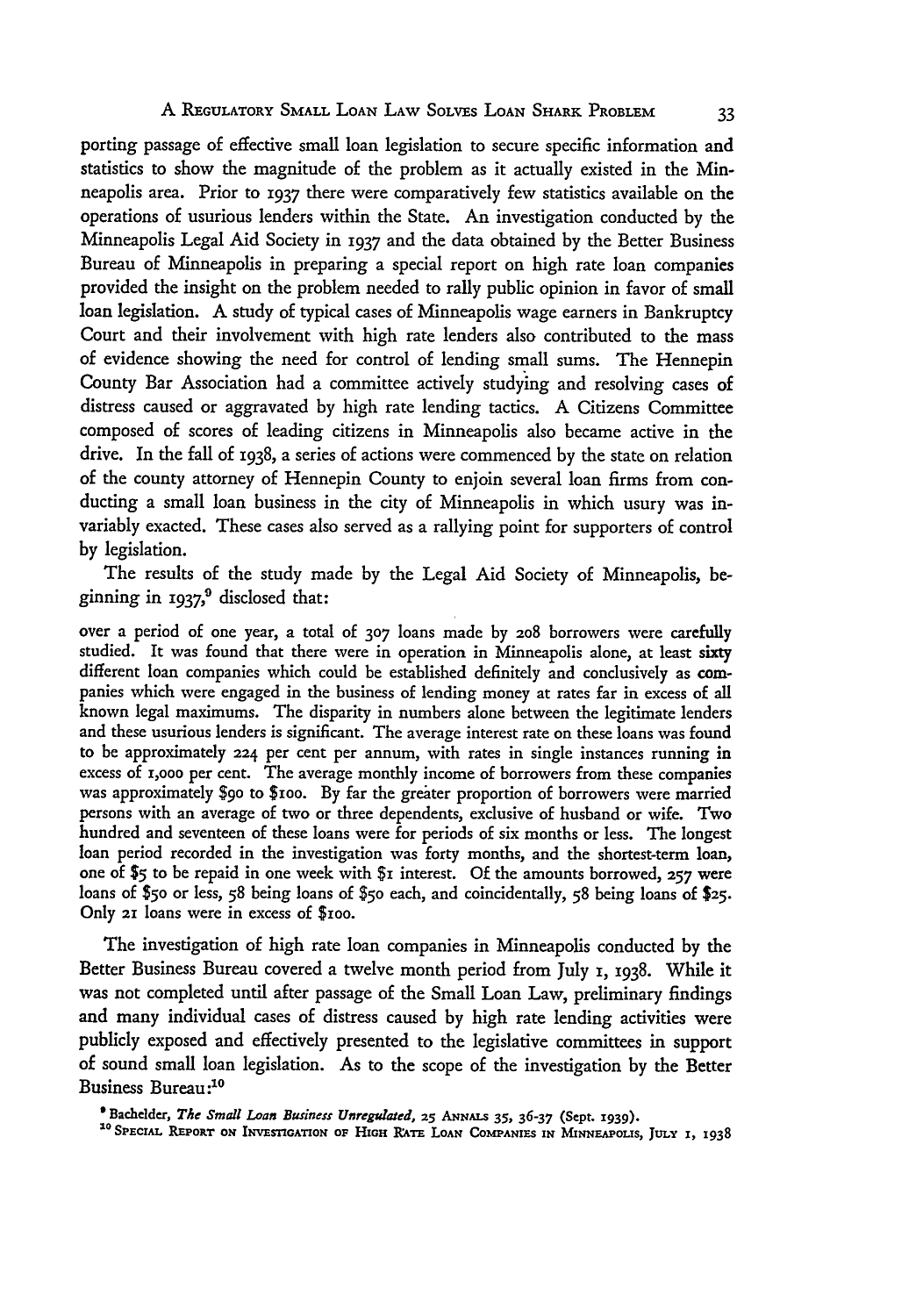During the twelve months period from July 1, 1938 to July 1, 1939, 414 people who were in difficulty with high rate loan companies were interviewed. These 414 people were involved with 84 different loan companies for periods ranging from a few days up to **21** years each. They were involved in a total of **2,784** loans, with an average of a trifle under 7 loans per individual interviewed. These figures exclude those cases where the parties were involved wholly with the financing of conditional sales.

The annual interest rate charged varied from a low of **33%** to a high of 1,353% on the loan itself. These interest rates where predicated upon straight loans and they do not in any sense of the word consider accumulated interest on pyramids of renewals. It was found that in many instances, after a few renewals, the face of the note consisted solely of pyramided illegal charges .. .The borrowers had long since repaid the money lent, plus legal interest, so that *all* payments from that time were sheer tribute payments under duress.

In some instances it was impossible to compute the interest rate accurately, as sufficient information was not obtainable. For the most part such cases were those where the borrower had made a series of renewals. In those cases the borrower usually had no receipts or evidence of payment and an imperfect recollection of the facts. It was difficult to apply a formula which would fairly and accurately reflect the true interest rate. Beyond a doubt those cases would increase greatly the average interest rate reached. In many cases the interest rates on the renewals would have run well over 2,ooo%. Nevertheless, the average interest rate per loan, *without considering pyramids or renewals,* was 218.42% annually; in other words, slightly in excess of. **I8%** per month.

In the actions instituted against four loan firms in Minneapolis in the fall of 1938, the Hennepin County Attorney generally alleged a cause of action for injunctive relief against the maintenance of a public nuisance and sought appointment and retention of receivership pending suit. Two of the cases later were carried to the Minnesota Supreme Court on appeal by defendants. While the opinions of that court were not rendered until after the passage of the Minnesota Small Loan Law, the decision in the *Metro Loan Company* case<sup>11</sup> contains a recital of statistics on the operations of the defendant and develops some interesting and important law on the right of the state to enjoin usurious lending as a public nuisance. The public exposition of loan shark tactics in these cases, the expressed determination of the county attorney to ask for receivership of every company doing a loan shark business, and the announced intention of the attorney general on behalf of the state to come in and join with the county attorney in all cases against illegal lenders charged with being public nuisances were most importance developments in exposing the usurious loan situation in Minneapolis before the people in Minnesota.

The complaint in the case against Metro Loan Company is typical of the basis of the actions instituted by the State against usurious lenders in the fall of 1938. The complaint charged that defendant "maintains a common or public nuisance in Hennepin County, Minnesota, and is engaged in habitually, continuously and repeatedly, openly, publicly, persistently and intentionally doing the acts hereinafter

**TO JULY 1, 1939** (BrTraR BusiNEss **BUREAU** OF **MINNEAPOLIS, INc., 1939).** This investigation was conducted **by** Charles W. Root, who, as assistant counsel for the Legal Aid Society of Minneapolis, also conducted most of the investigation for the Legal Aid Society in 1937.

**<sup>&</sup>quot;'** State ex *rel.* Goff v. O'Neil d.b.a. Metro Loan Co., **205** Minn. *366,* **286** N.W. *316* (1939).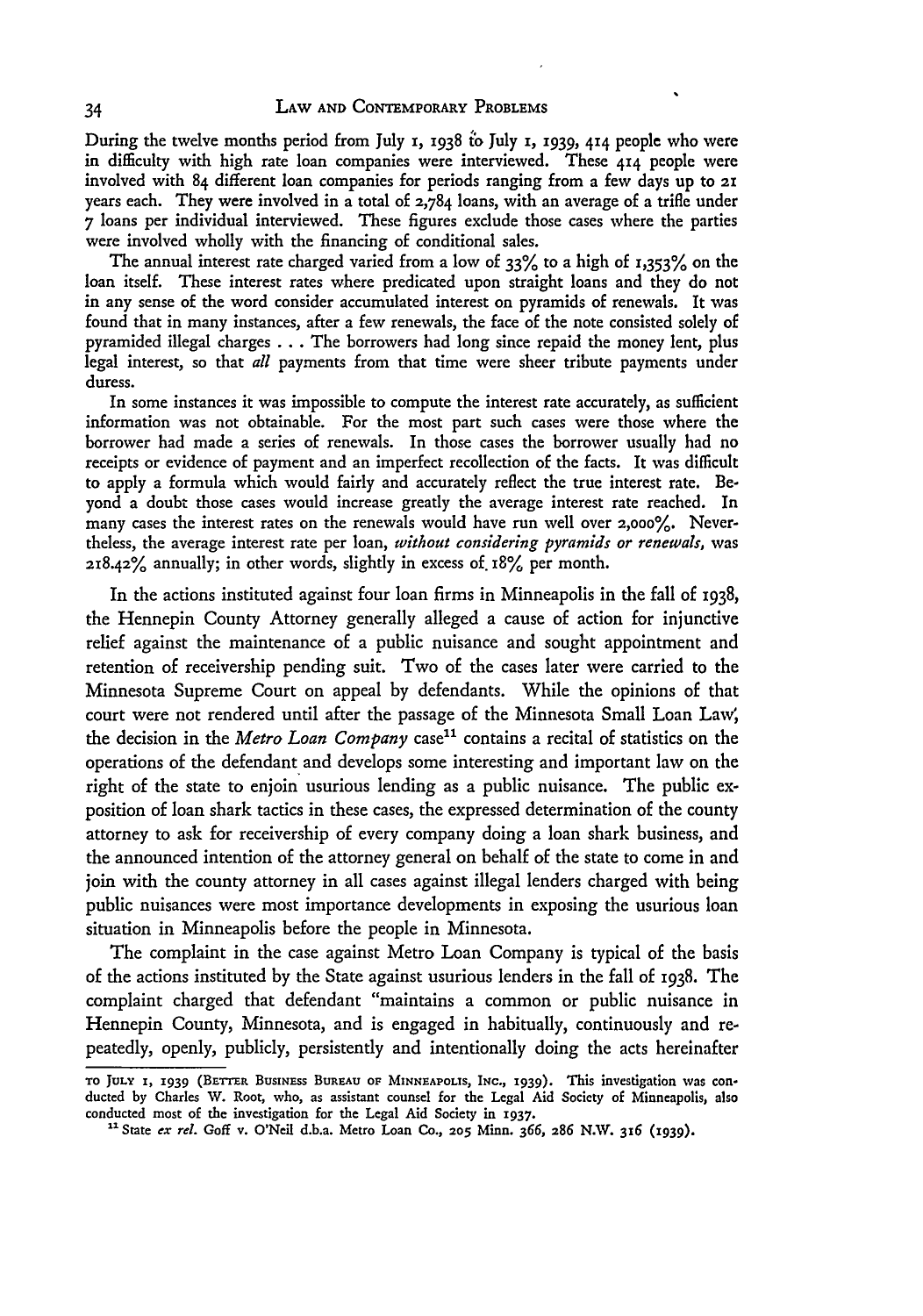#### A REGULATORY **SMALL LOAN** LAW SOLVES **LOAN** SHARK PROBLEM

set forth, all to the injury of the public and contrary to the public policy of the State of Minnesota." The complaint alleged that the defendant was engaged in the "loan shark business," the principal object of which was "to collect and extort illegal and usurious rates of interest, sometimes as high as five hundred thirty per cent **(530%)** per annum, from wage earners who are forced by necessitous circumstances, such as sickness, birth of children, accidents, etc., to borrow small sums of money." Quoting now from Associate Justice Andrew Holt's majority opinion in the case:<sup>12</sup>

It is averred that the amounts of the loans made by defendant are small, varying from five to fifty dollars, that they are originally made for short terms, usually from one to six months, to be repaid in small monthly or semimonthly payments; that defendant advertises the business extensively, offering commissions to those bringing him customers; that he purposely selects the poor and necessitous wage earner, and exacts notes for the loans in amounts grossly in excess of the sums loaned; that defendant has made many hundreds of these usurious loans, many of which are outstanding at this time; that the legal remedies and defenses of these borrowers are inadequate and ineffective in that the borrowers are unwilling and financially unable to prosecute or defend their rights in court. These allegations are extensively amplified by showing the methods used to extort payment of the usurious loans, and the inability of the borrowers to get out of defendant's clutches once they are in.

... From examination of the books and evidences of indebtedness of defendant's business, taken over when appointed, the receiver makes an affidavit showing the existence of 595 loans, upon which there still appears unpaid in excess of \$14,ooo, although of the total sums loaned of \$14,400, over \$2o,ooo has been repaid. It is further shown that of these loans only four were of Sioo each; all the rest were in sums of \$5o and less. The interest rate of each loan is shown. Only in five cases was it less than ioo per cent per annum. Those five were 76, 82, 87, 94, and 96 per cent per .annum. In the other **590** loans the interest rate per annum would average well over **300** per cent, one exceeding i,ooo per cent.

In addition to the extreme variance of rates charged in individual cases and the unconscionable average interest rate per loan disclosed by the special investigations and court cases, the public exposures also crystallized the oppressive methods characteristic of loan shark practices. As shown by reports of social agencies the tactics used by the typical loan shark operator in acquiring, maintaining, and collecting loans created a serious social and economic evil. Twelve of the most typical and common evils that were connected with illegal small loan operations in Minnesota are summarized below. How the small loan law and regulations in Minnesota were developed and enforced to correct these evils will be shown later. Summarizing the loan shark practices exposed by investigations:

**i.** About ioo high rate loan offices were operating in Minneapolis and St. Paul making loans generally of \$5o and less, charging average annual interest rates of about 220 per cent. Many debtors owed 7 or more lenders.

**12 205** Minn. at **371-372, 374-375, 286** N.W. at **319, 320-321.**

35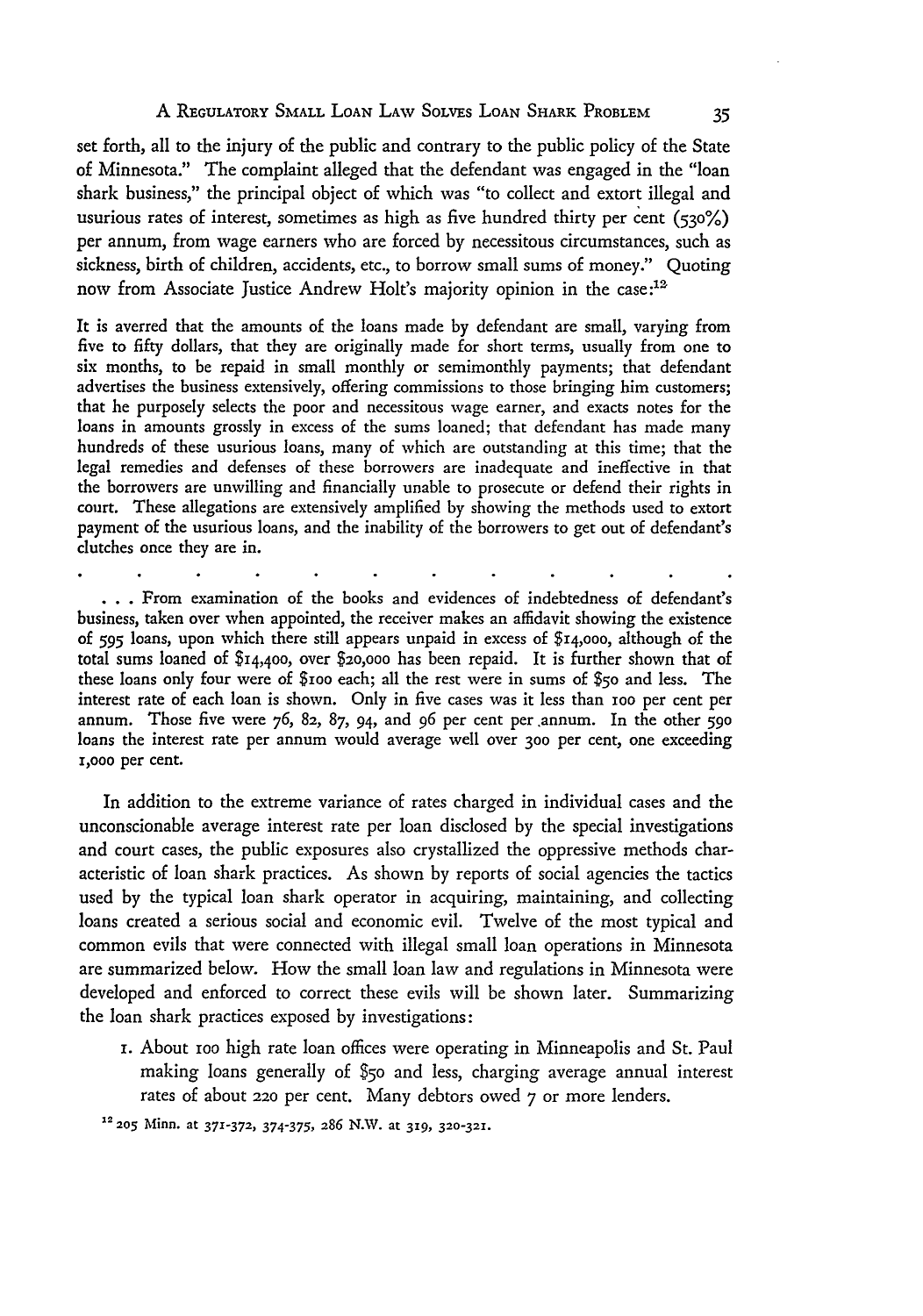- **2.** Advertising extensively and openly soliciting loans clothed the loan shark with an outward appearance of respectability and legitimacy.
- **3-** Cash bonuses were paid present customers who referred new borrowers.
- 4. Borrowers were cajoled or coerced into renewing loans constantly, being able to pay exorbitant interest only, or, in many cases, adding the accrued interest to the renewal amount.
- **5.** Borrowers, unable to meet extortionate charges, borrowed from Peter to pay Paul, until they found themselves hopelessly owing many high rate loan companies.
- *6.* Tricky transactions of the lenders in drawing loan contracts through several methods were used to confuse and conceal the true nature of the debt. One note, two notes, sometimes three notes were drawn or required to be signed in blank.
- **7.** Receipts for payments were vague and indefinite, if given at all, and most borrowers had no idea of the status of their loans.
- **8.** On final payments, notes were usually not returned; borrowers were furnished only the torn portion bearing their signatures.
- 9. Loans were limited to small amounts because lenders were unwilling to risk the borrower's defense of usury. This forced many borrowers to owe many different companies, with no practical means of relief through court actions.
- xo. Court records revealed numerous suits against borrowers. Frequently garnishments were attempted and successful although not properly served.
- II. Deceptive notices simulating process, pleadings or other legal notices were sometimes used to coerce and intimidate debtors.
- **12.** Repeated telephone calls at work and home, constant harassing by collectors at all hours, contacting employers frequently, and many other harsh collection practices were employed.

All the facts and figures revealed in the investigations and court cases which exposed the usurious lending problem were well publicized in **1937** and 1938 and were well presented before the 1939 Legislature in support of a sound small loan bill. The Minnesota Small Loan Act was passed February **15,** 1939, and went into effect June **I,** 1939.

BORROWERS PROTECTED UNDER THE MINNESOTA SMALL LOAN LAW

The Commissioner of Banks is the administrator of the Minnesota Small Loan Law. The Commissioner investigates the financial responsibility, experience, character, and general fitness of applicants for a license to conduct business under the law and approves or denies applications depending upon his findings as to the applicant's qualifications and whether the business to be conducted will promote the convenience and advantage of the community. He is required to examine the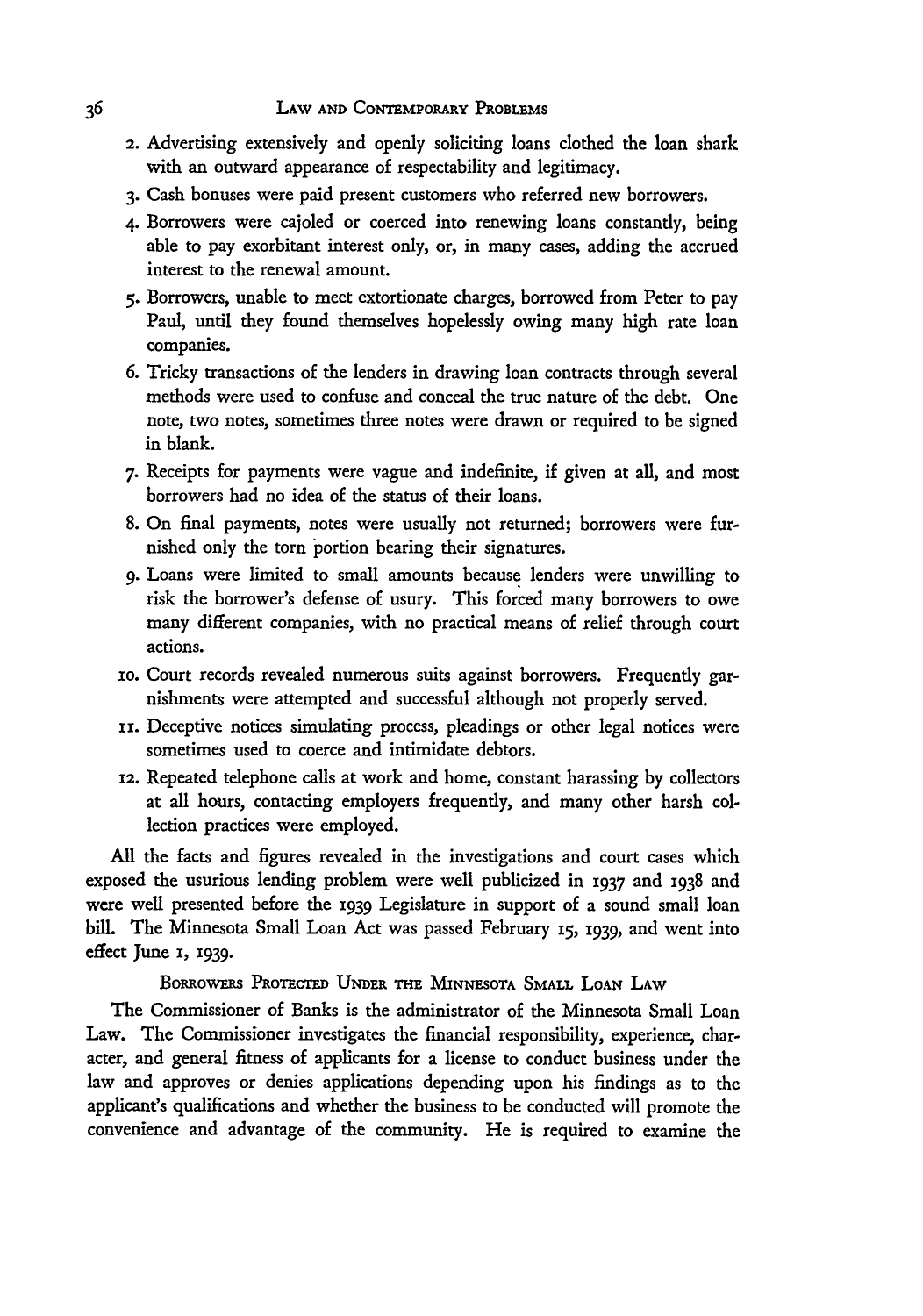affairs, business, office, and records of each licensee at least annually and is empowered to make general rules and regulations and specific rulings, demands, and findings for the enforcement of the law.

The administration of the law by the Commissioner of Banks has been constructive and effective. From the outset, his policies and procedures have been designed to carry out the full meaning and intent of the law. His rules and regulations have been promulgated to protect the borrower to the fullest extent and yet are fair and unprejudiced to licensees operating under the law.

Immediately upon passage of the small loan law on February **15, i939,** a number of companies applied for licenses to conduct business on its effective date. These early applications, however, were returned to the applicants pending the adoption of orderly procedural rules. On May **26,** a few days before the Act took effect, the Commission announced the promulgation of preliminary rules and regulations and issued instructions for filing of applications on or after June  $I<sup>13</sup>$  Under the preliminary rules and regulations, advertising of any nature was prohibited until a release date which was announced later after the early rush of applications was processed. Also, all advertising matter was reviewed and approved by the Commissioner's office before publication and distribution. In order to assure an orderly administration of the law during the organization and development stage, the Commissioner at first accepted only applications for licenses in Minneapolis, St. Paul, and Duluth. The number of licenses issued to any one company was restricted to prevent the possibility of a monopoly, and licensees were limited to making loans to borrowers residing within restricted, defined areas. These limitations were effective in assuring that the loan shark evil in Minnesota would be corrected first where it was known to exist.

Twenty-eight applications for licenses in Minneapolis, St. Paul, and Duluth were filed in the first hour of business on June **i,** i939.14 On June **7,** the Commissioner announced the issuance of the first **6** licenses, all for offices in Minneapolis and St. Paul. By that time, there were 35 applications on file for Minneapolis, **25** for St. Paul, and **11** for Duluth.<sup>15</sup> After investigation, many of the applications for licenses were denied by the Commissioner, but none of the applicants appealed the decision. By the end of 1939, there were **85** licensed small loan offices, with the great majority located in the three large cities of Minneapolis, St. Paul, and Duluth.

On December **12, 1941,** the temporary rules and regulations governing advertising were repealed and superseded by the "Rules of Fair Trade Practices and Advertising Standards for Licensees Operating Under the Minnesota Small Loan Act," which had been adopted by the Minnesota Association of Small Loan Companies on November **12, 1941.** This code formulated by the trade association of the loan industry in Minnesota was adopted by the Commissioner as an experiment in selfcensorship and self-regulation. The success of the experiment is proven by the

**<sup>&</sup>quot;'** Commissioner **of** Banks, State **of** Minnesota, Bulletin **of May 26, 1939. Re:** Small **Loan** Application.

**<sup>&</sup>quot;'** Minneapolis Tunes, June 1, **1939.**

*<sup>&</sup>quot;Id.* June 7, **1939.**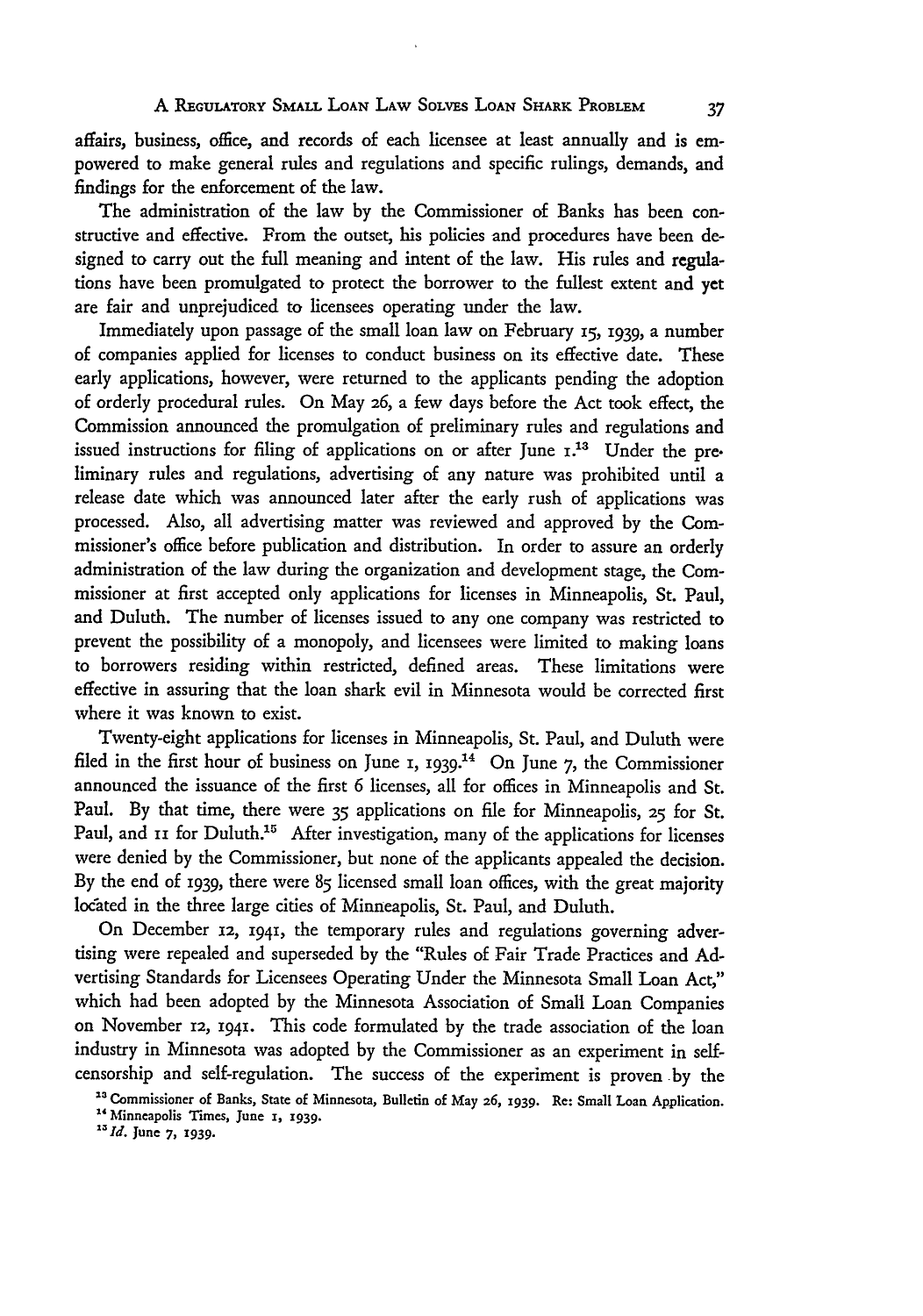continued, unamended existence of this code which regulates advertising standards of small loan licensees in Minnesota.

Effective February 15, **1942,** permanent rules and regulations governing the conduct of small loan licensees were promulgated to replace the temporary rules as amended. These rules and regulations were the result of lengthy study and collaboration with a committee of the Minnesota Association of Small Loan Companies. In 1945, a law was passed permitting administrative agencies of the state to issue rules and regulations.<sup>17</sup> This statute prescribes reasonable notice, a fair hearing, findings of fact based on substantial evidence, and a precaution that such rules and regulations shall not exceed the powers vested by statute. It provides for review of rules and regulations by the attorney general and, upon approval by him, permanent filing with the secretary of state. The rules and regulations for small loan companies adopted under the procedure required by the 1945 law became effective October 2, 1945, in substance reconfirming the 1942 regulations.

There has been no material revision of the small loan law in Minnesota since its passage. The rules and regulations for small loan companies have been only slightly altered except for revocation of the unusual provisions which were adopted primarily for an orderly beginning of administration by the Commissioner of Banks. At the outset, the Commissioner adopted rather stringent policies tending to limit the scope of operations of licensees. Although these policies have been moderated to some extent as confidence in the ethics and standards of the industry has been recognized, the methods and mode of operation remain subject to the protective provisions of the policy originally established.

Interpretations of the small loan law by the courts in Minnesota are rare and there has been no case challenging the validity of any section of the small loan statutes. The Commissioner of Banks on several occasions has requested opinions from the attorney general for clarification of specific sections of the law. These opinions<sup>18</sup> relate either to the question of nonlicensees being subject to investigation by the Commissioner, or the right of a licensee to permit any other business to be conducted in the licensed office. The absence of any material conflict over the meaning of the statute and regulations can be considered as a tribute to the fair administration of the law by the Commissioner of Banks and the willingness of the licensees to cooperate and comply with his directives and policies.

Twelve typical evils connected with high rate lending operations prior to the passage of the small loan law in 1939, summarized from investigations, court cases, and other public exposures, were previously listed in this paper. The protective provisions of the Minnesota Small Loan Law and regulations and practices which have been adopted and relate to the correction of those conditions are set out for the purpose of comparison:

**<sup>1&</sup>quot;** Commissioner of Banks, State of Minnesota, Bulletin to Licensees, Feb. **11, 1942.**

**<sup>&#</sup>x27; <sup>T</sup> MINN. STAT.** ANN. **§§15.041** to **15.049,** Laws of **1945, c. 452.**

**<sup>&</sup>quot;OPs.** *MINN.* **ATr'y GEN. 29-A-8,** Feb. 16, **1939; 29-A-8,** Mar. **12, 1942; 53-A-8, Dec. 22, 1942.**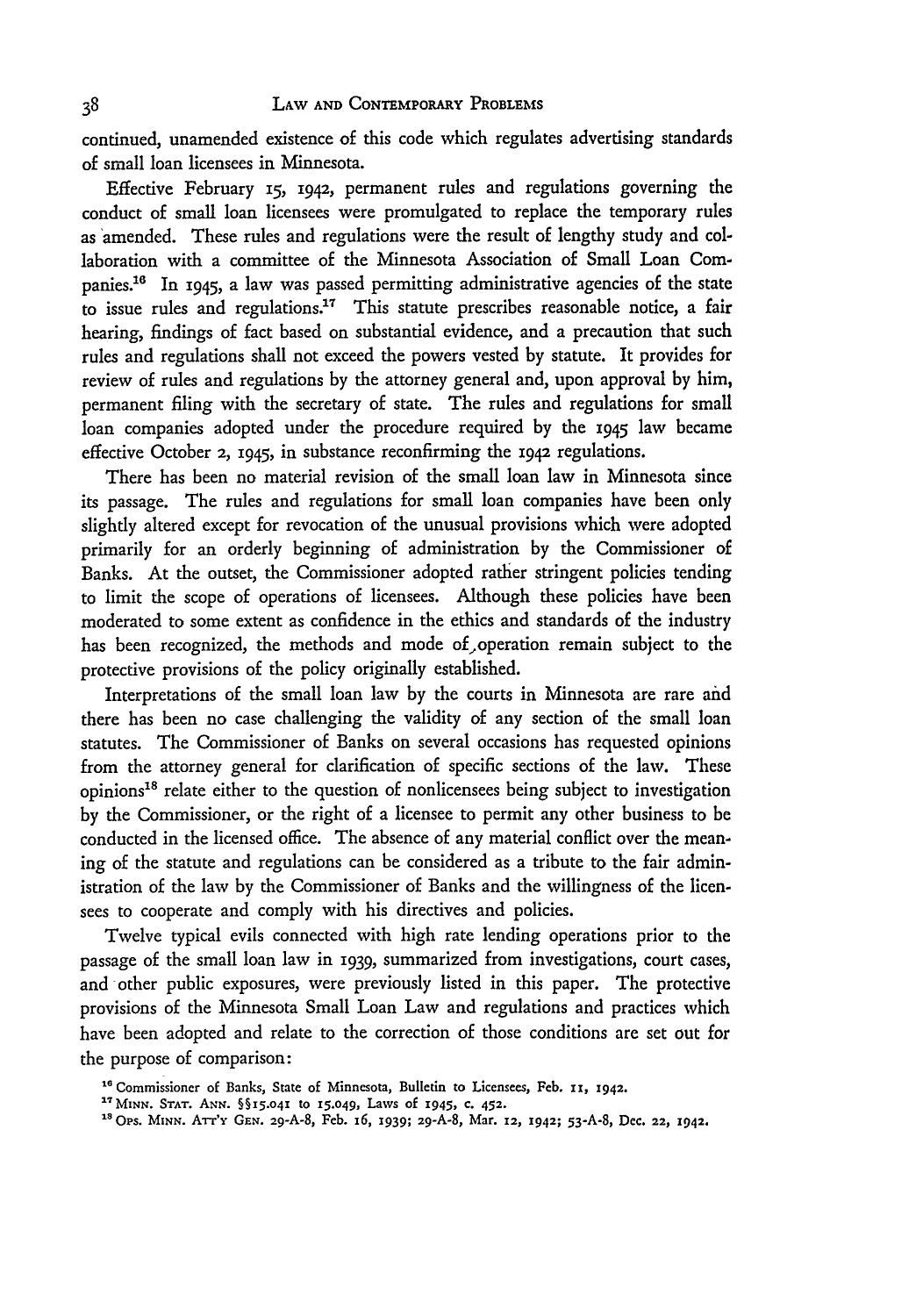- **i.** The maximum charge permitted by law is 3 per cent month on unpaid principal balances. No other charges whatsoever are allowed.
- **2.** False, misleading and deceptive advertising is prohibited by law. All advertising must be in strict accord with the "Rules of Fair Trade Practices and Advertising Standards for Licensees under the Minnesota Small Loan Act."
- 3. A regulation provides that licensees may not offer or advertise gifts, allowances, gratuities or other monetary inducement of any character to borrowers, merchants, business groups or other persons to induce borrowing.
- 4. A regulation prohibits licensees from including accrued charges on an existing loan in the amount of a renewal.
- 5. To prevent the possibility of any borrower becoming involved in debt by owing many small loan companies, the licensees themselves, through an exchange bureau to which all companies within a lending area belong, have voluntarily adopted a ruling which prevents any person from having more than two small loan creditors. All applicants for loans from small loan licensees are cleared through the local exchange bureau and the two-loanlimit is effective throughout the state.
- *6.* As required by law, the borrower receives a statement of his loan giving full particulars. A regulation provides that all blank spaces on documents must be filled in before the borrower signs.
- 7. As required by law, the borrower gets a receipt for every payment made, showing the amount applied to charges and to principal and the remaining unpaid principal balance.
- 8. Under the law, any borrower may make payment in advance in any amount at any time; on full payment, notes and security papers are stamped "Paid" and returned to borrower.
- 9. Up to the maximum limit of \$3oo, loans may be made for any amount needed by a borrower within his ability to repay.
- io. Regulations require licensees to maintain complete records on all suits and garnishments for inspection by the Commissioner of Banks.
- **ixi.** The loans and business, including books, accounts, records and files of a licensee, are open for inspection and examination at any time by the Commissioner of Banks.
- **12.** Borrowers may present particulars to the office of the Commissioner of Banks at any time they consider any licensed lender's method of operation objectionable or subject to criticism. Upon presentation of a complaint, the Banking Department thoroughly investigates the facts and when warranted requires a full accounting of the transaction from the licensee involved. Proper adjustment in any individual case or in the operating policy of the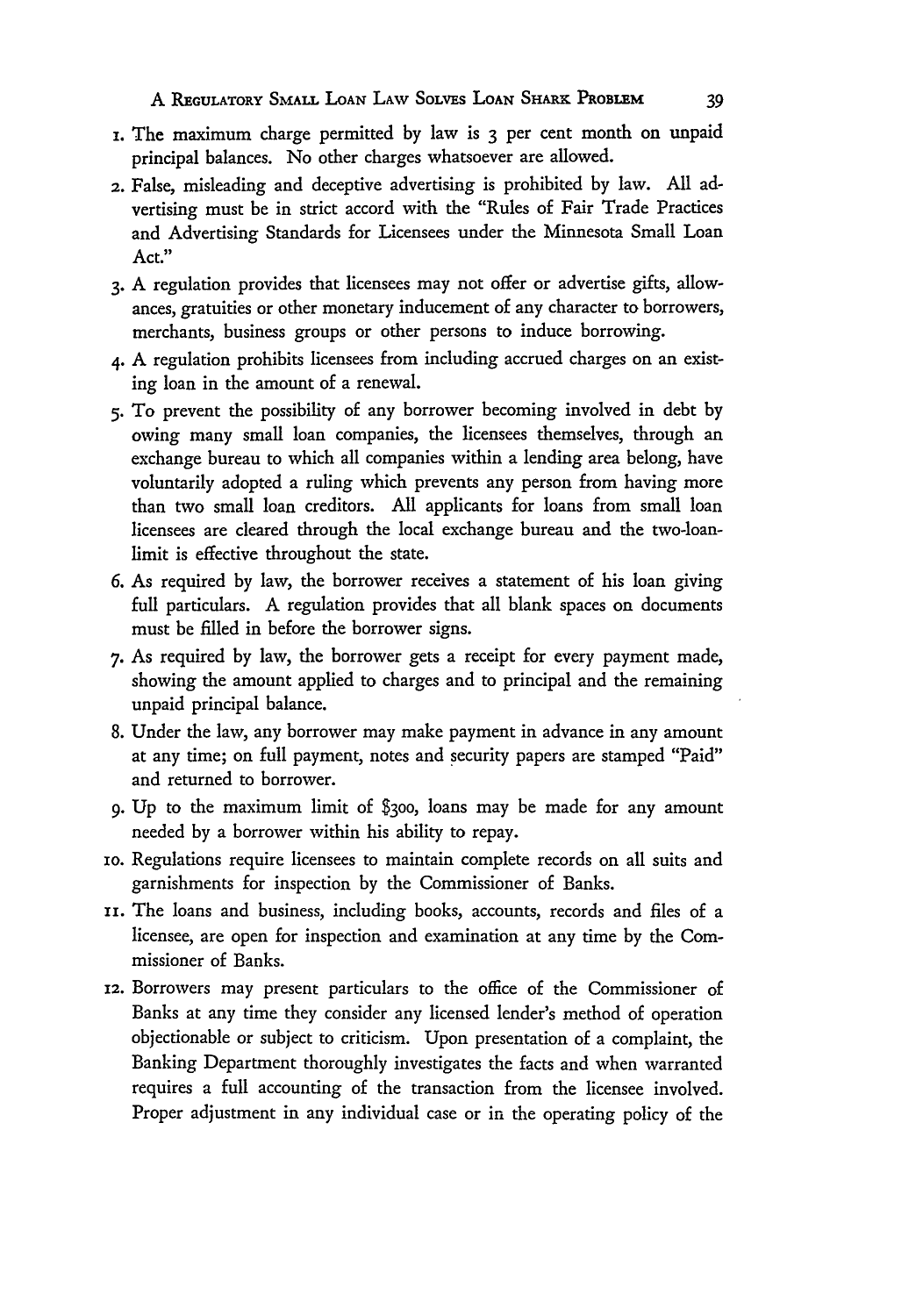### LAW **AND** CONTEMPORARY PROBLEMS

licensee is required whenever justified and the Commissioner will take such action as is deemed advisable to enforce the provisions of the law and regulations.

CONSUMER **LOANS IN** MINNESOTA **APrER** FOURTEEN YEARS **UNDER THE SMALL LOAN** LAw

The credit structure in Minnesota now offers sources for installment loans to all classes of consumers with varying needs and credit standings. Statutes now provide for installment loans from banks at **6** per cent discount per annum with a maximum loan of **\$I,5oo,1"** from industrial loan and thrift companies at 8 per cent discount per annum plus fixed investigation fees with a maximum loan based on common capital, as well as from small loan companies at 3 per cent per month on unpaid principal balances with a maximum loan of \$3oo. Credit unions are also available to many consumers eligible for membership for loans at i per cent per month on unpaid principal balances.

The extent to which the small loan agencies have met the need for credit facilities and the type and nature of loans made by them are shown by the **1952** Consolidated Report issued by the Commissioner of Banks.<sup>20</sup> The 108 licensed small loan offices in Minnesota made **195,722** loans totaling \$39,614,883.14 during the year and had 119,295 accounts totaling \$21,307,674.69 outstanding at the year end. The average size of loan made during **1952** was \$20240, and **45,530** loans were made in amounts of \$100 or less. Over half of the loans (101,654) were made on an unsecured basis. The small loan industry had \$21,597,000 invested in the business of making loans of small amounts to approximately **120,000** consumers in Minnesota.

The present geographical distribution of licenses reflects the type and size of communities which are serviced by small loan companies. Of the total 108 licensed offices at the end **of 1952, 36** were located in Minneapolis and its suburbs, **27** in St. Paul and suburbs, **ii** in Duluth, 3 in Rochester, 3 in St. Cloud, **2** in Winona, **<sup>2</sup>** in Austin, a total of **15** licenses in eleven other cities outside the Twin City area with populations in the io,ooo to **o,ooo** class, and the remaining **9** licenses in **9** cities ranging in population from **5,000** to io,ooo. Thus, **68** per cent of the licenses are located in the Minneapolis-St. Paul area or in Duluth. These three cities are the only large urban areas of Minnesota where the industrial, trade and office workers who need small loan facilities are concentrated. Many of the smaller cities in Minnesota have experienced considerable growth in population over the past decade through the addition of industrial plants and distributing services. In these cases, the increase in wage earner and salaried population has been recognized by the Commissioner who has granted small loan licenses for the convenience and advantage of these commuities.

After fourteen years of experience under the law, significant are the opinions of

40

<sup>&</sup>lt;sup>29</sup> MINN. STAT. ANN. **5§48.153 to 48.157, Laws of 1945, c. 544**, as amended by Laws of 1947, c. 314.<br><sup>20</sup> REPORT OF THE COMMISSIONER OF BANKS, STATE OF MINNESOTA, FOR THE TWELVE MONTH PERIOD **FROM JAN. 1, 1952 THROCOH DEc. 31, 1952, OF SMALL LOAN COMPANIES LICENSED UNDER MINNESOTA** STATUTES C<sub>t</sub> 56 (1953).